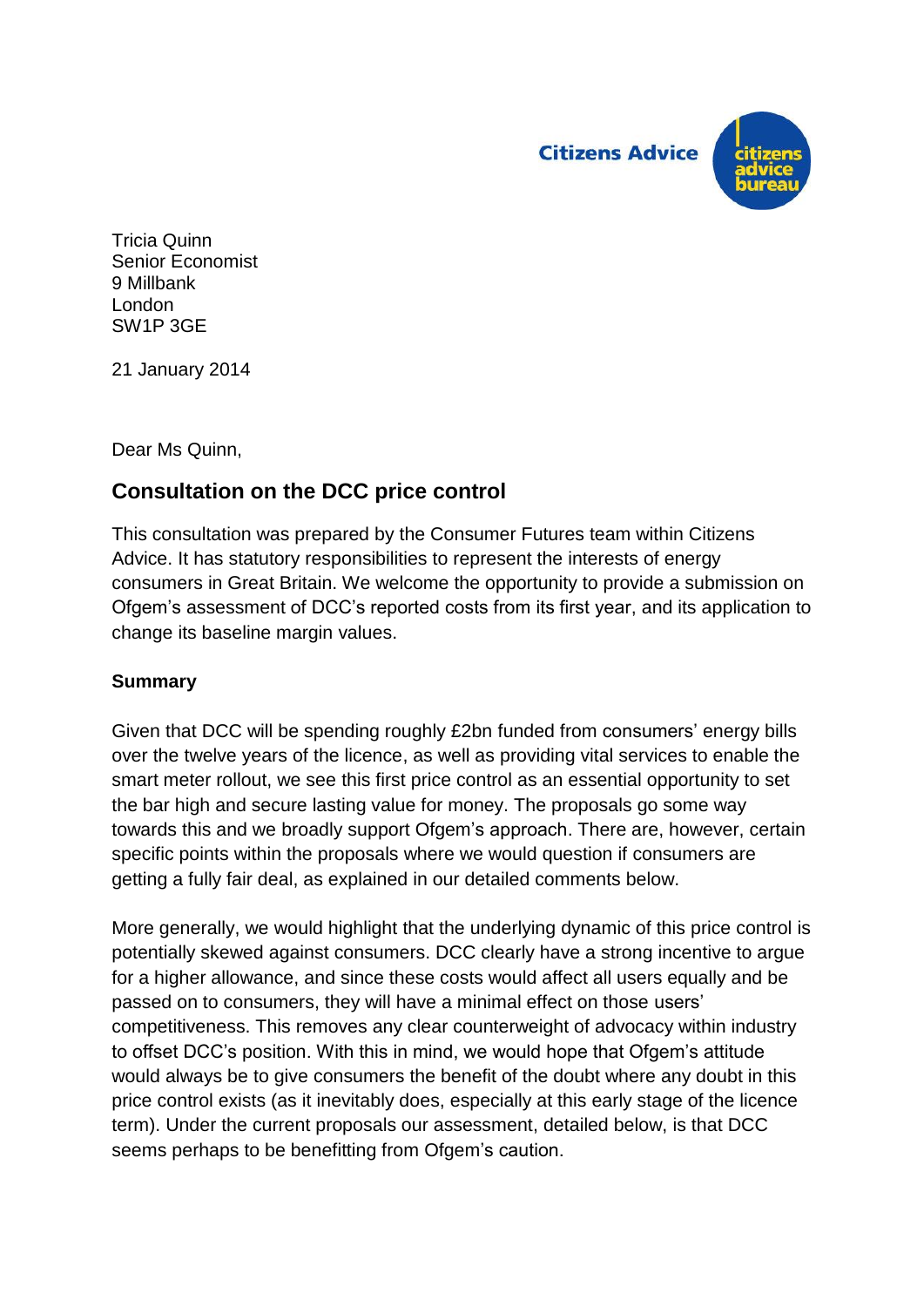## **Detailed comments**

We recognise that the new and unique function of the DCC makes an ex post approach to the price control the best option at this stage. At the same time, we are keen to see a transition to a fully ex ante control as soon as possible. A revision of forecasted costs upwards by £71m after only half a year of operation, with more than 90% proposed allowed, does not bode well for consumers getting a good deal from an ex post arrangement. Although we recognise this is partly for reasons beyond DCC's control, an ex ante approach would give more certainty for stakeholders and a stronger mechanism for keeping costs under control. We would hope to see this in place by 2016/17 at the latest, in the absence of pressing reasons otherwise.

One of the areas on which an ex ante approach might provide more rigour is the judgement of economic and efficient spending. Even after open and competitive tendering, we would ask if anything more can be done to go beyond the assumption identified in the consultation that the costs contained in the Licence Application Business Plan (LABP) are economic and efficient. Otherwise, there is a risk of oneway pressure, where there is potential for these costs to rise but never to fall. The same is true of the costs of DCC's external contracts. A broader benchmarking methodology would be beneficial. The attitude that 'we have scrutinised the cost of this contract and consider these forecasts to be economic and efficient since the contract was competitively procured' excludes the possibility of any inefficiency in procurement. This seems particularly questionable since DCC has not yet been required to make its procurement assessments available.

Ofgem should have a plan in place to recover inefficient costs if these assessments are found to be inadequate. But even then, such corrections would be second best to avoiding over-generous decisions in the first place. With this in mind it is worrying that in several areas DCC is being allowed extra costs with the caveat that reporting and justification still need to be improved, with the prospect of resultant revisions. This affects both internal and external costs.

Within internal costs, Annex 3 for example describes how increased staff costs within the finance centre do not reflect the possibility that new roles required at start-up might not be required once DCC is operating in a steady state, nor that 'the risk of this type of inflation should have been reflected in DCC's bid margin'. Nonetheless, the proposed decision is to allow the cost of these roles for the whole term, only excluding increases in salaries and benefits against LABP, and 'to consider this more closely at future reviews.' On the external side, the consultation proposes to allow the entire £38m despite recognising that DCC's reporting has not yet been sufficient to demonstrate that external contracts were procured economically and efficiently. We recognise that deciding on these costs is extremely difficult with the partial information available at this stage, but all the same, the decision to give the DCC the benefit of the doubt in this way risks lasting consumer detriment. A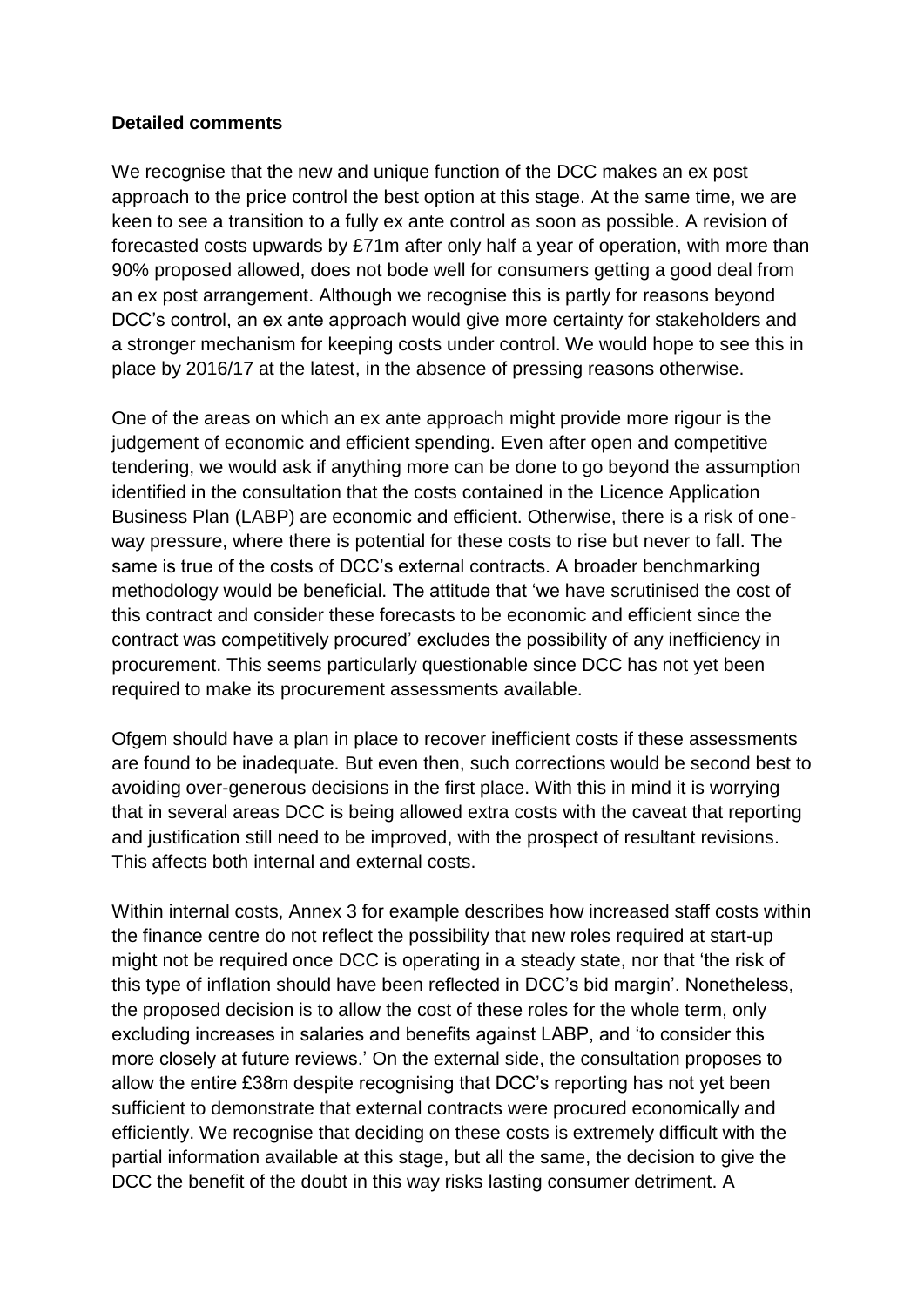preferable approach where some information is still to come would be to compromise. We support the decision to disallow the increased shared service charges, but here the decision actually seems clear cut: consumers would get a better deal if Ofgem was more confident in disallowing costs elsewhere. This early in the licence term, it seems unlikely that this would damage DCC, which could always be compensated if and when it provides justification of the proposed costs.

Ofgem is right to hold DCC to account for its failure to meet IM5, the submission of DSP interface specifications. Even if the delays in this area involve other parties as well, DCC should be penalised for failing to build the necessary contingency into its business plan and the serious delay this may lead to in consumers receiving their smart meters. That such a key deadline has been missed so early in DCC's existence raises a question as to whether the implementation milestones incentives are strong enough, and whether the relatively small disallowance of £0.315m is sufficient. Subtracting this from the baseline margin of £1.8m, this still leaves a return for 2013/14 of more than 11% of DCC's allowed revenue, a high figure for a period where key milestones have not been met.

Furthermore, the consultation document states that the £0.315m IM payment can be earned back if IM12, the commencement of Initial Operational Services, is met on time. This raises two concerns. First, it is not clear from the Smart Meter Communication Licence how the margin adjustment for IM12 is related to IM5 (unlike IM14, which appears explicitly designed as a chance to recoup the cost of IM11, 12 and 13 being missed). Second, if IM12 is to be pushed back from the delivery date of 30 September 2015, this is likely to be in part due to the delay to IM5, so allowing the IM5 adjustment to be recouped just because IM12 is met seems overly lenient.

Penalties more generally could also be strengthened. We note that the fourteen IM penalties add up to 100% of the Baseline Margin Implementation Total, meaning that if DCC was to miss thirteen and meet one they would still be rewarded for its performance. When the next framework for incentives is being agreed, a better calibrated arrangement, where the penalties for missing each are greater but the composite effect is capped at 100%, would provide for a better sharing of risk between the DCC and consumers.

In the post-implementation incentive framework, we are keen to see incentive measures that reflect the marginal benefit delivered for consumers. We have previously expressed concerns about financial outperformance becoming the 'default' outcome in the context of gas and electricity distribution and transmission and it is critical that this does not emerge in the arrangements for the DCC. Performance should not be over-rewarded nor over-counted – something that appears a risk given the similarity of the four support incentives that are proposed (service user satisfaction, service delivery, development and improvement, and value for money).